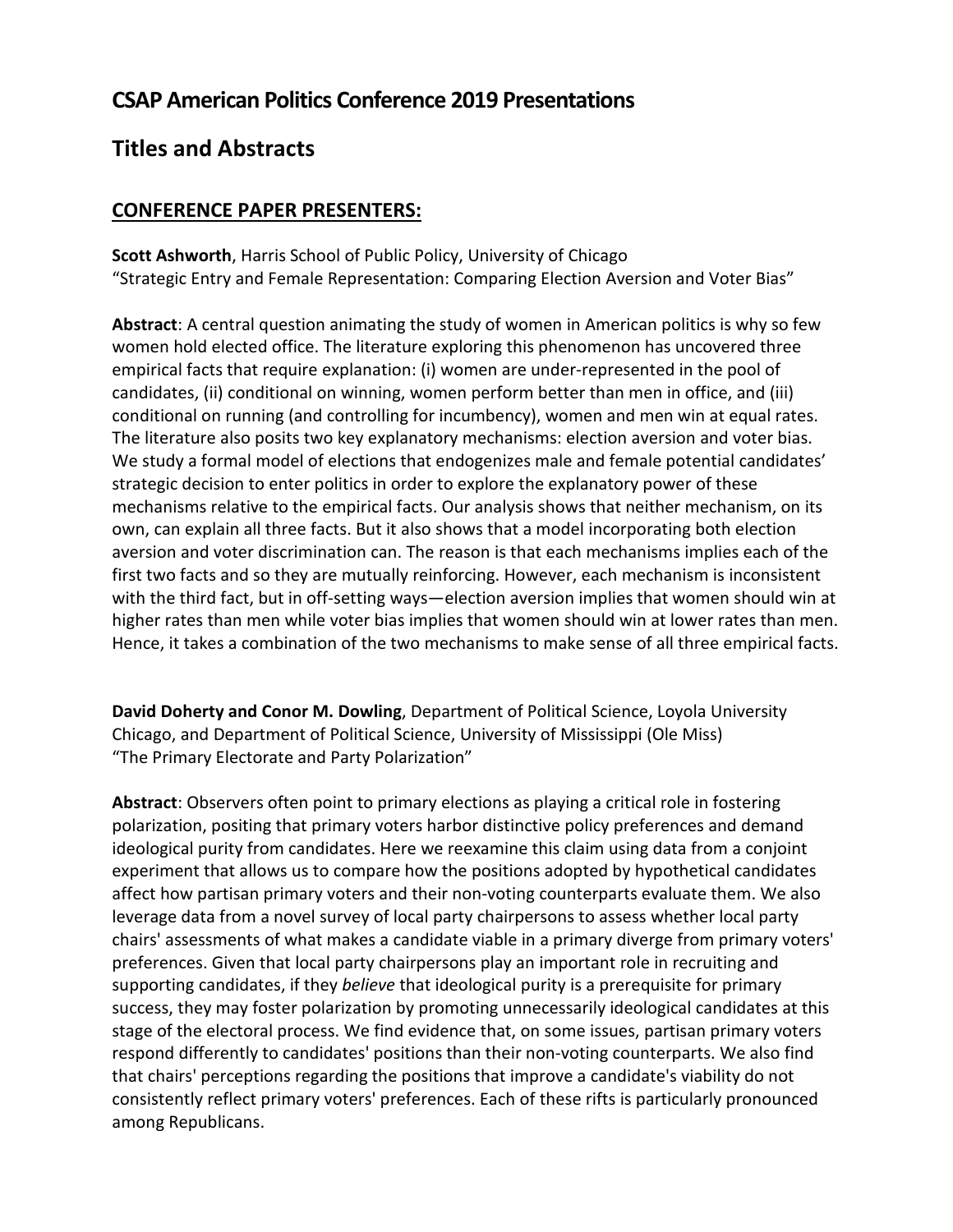**Seth J. Hill**, Department of Political Science, University of California, San Diego "Communicating Intensity of Preference: A Theory of Costly Political Action and Expression"

**Abstract**: Many individuals take costly political action of unclear individual benefit like volunteering for campaigns or making donations. Some also express opinions that seem biased toward political parties or in-group candidates. Existing theories attribute such actions and expressions to mechanisms like duty, norms, and identities. This paper presents a theory that instead connects action and expression to a difficulty of communication. In the theory, costly political actions are tools to communicate intensity of political preference, which is often unobserved and thus subject to misrepresentation. I show in a strategic model that costly political action can improve societal welfare without assuming psychological or affective motives. Intensity theory also provides explanation for a variety of patterns of politics. The theory proposes causes of political polarization, describes conditions where citizens demand malfeasant politicians, shows that policy opposed by the majority of citizens is sometimes implemented in equilibrium, suggests that opinion surveys may not accurately measure respondent attitudes, and predicts when individuals choose costly collective action.

**Samara Klar**, School of Government & Public Policy, University of Arizona "Re-Evaluating Affective Polarization among Married Couples: How Changes in Gender Roles, not Partisan Biases, Leads to Politically Homophilous Marriages" (*With Nicole Bauer, Yanna Krupnikov, and John Barry Ryan*)

**Abstract**: Affective polarization – the growing personal dislike between members of opposing parties – is becoming an axiomatic depiction of contemporary American politics. In this paper we reevaluate one trend that is often attributed to partisan bias: the increase in political agreement between spouses. We argue that, in fact, political homophily in marriages is due to changes in women's political involvement over time – not to partisan bias. With multiple surveys and one experiment, we show that couples who share an interest in politics are more likely to include political views as a relevant trait in selecting a mate. As women became increasingly interested in politics over the twentieth century, politics became more relevant to mate selection. Our work helps to put contemporary American politics – one plagued by division and polarization – into a broader historical context, with implications for both partisan discourse and women's role in politics and society.

**Sharece Thrower**, Department of Political Science, Vanderbilt University "Presidential Decision-making and the Political Costs of Unilateral Policy Revision"

**Abstract**: Despite widespread attention surrounding policy formation, few study its alteration - particularly through presidential unilateralism. Accordingly, this paper develops a new theory explaining when executive orders are amended or revoked based on their associated political costs. Specifically, I argue that such costs can inhibit presidents' ability to make the largest policy gains through revocations. Alternatively, they must pursue less drastic unilateral change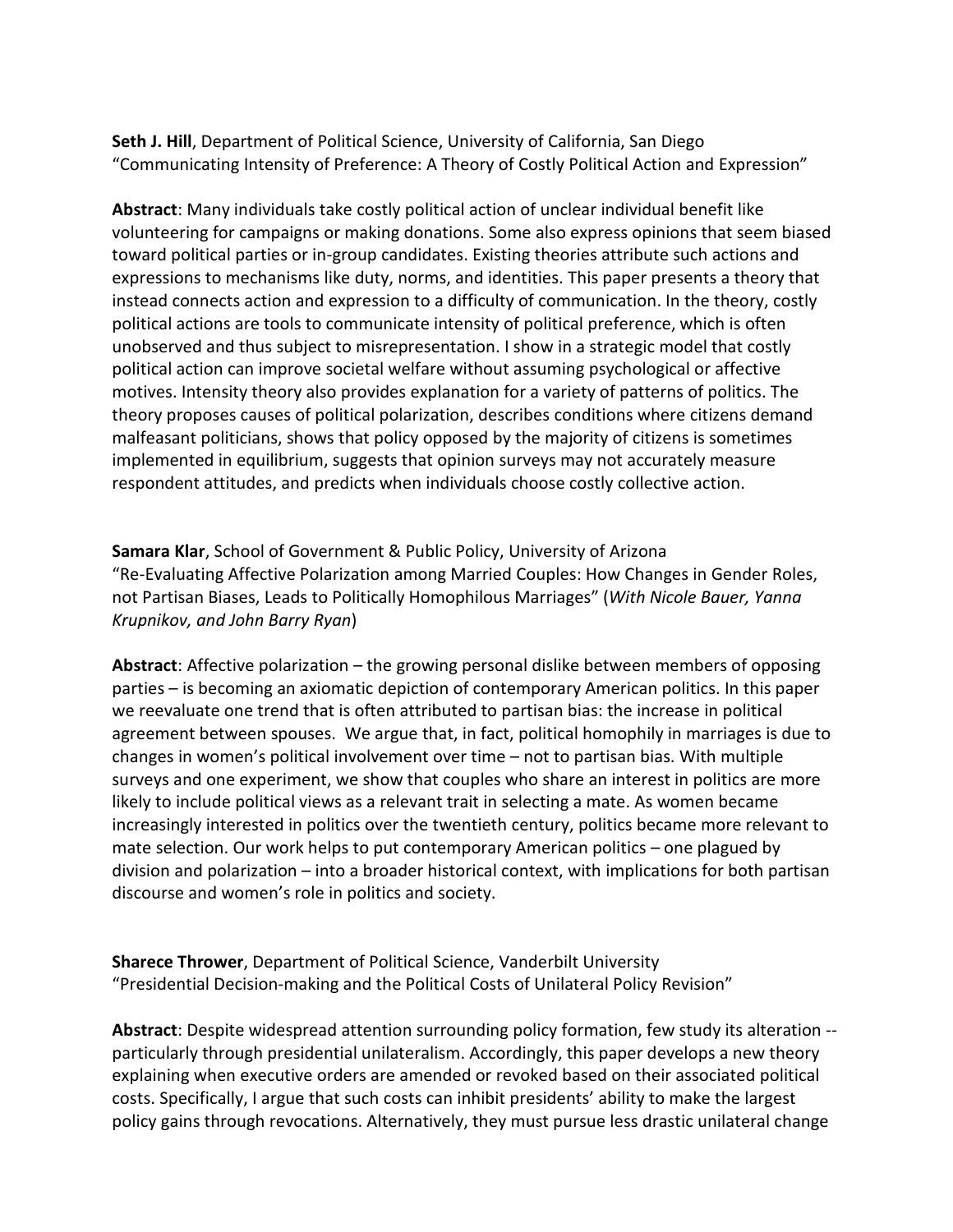under these conditions. Using data on executive orders issued between 1949 and 2013, I find empirical support for this theory. Particularly, presidents are more likely to revoke orders issued by ideologically-distant predecessors when the economy is strong, their public approval is high, and during non-election years. As these political costs increase, however, presidents instead make smaller changes to the status quo with amendments. Overall, this study demonstrates how presidents adjudicate between multiple policymaking strategies, while providing additional insights into policy duration more broadly.

**Hye Young You**, Department of Politics, New York University (NYU) "Dynamic Lobbying: Evidence form Foreign Lobbying in the U.S. Congress"

**Abstract**: How do lobbying strategies change as legislation advances, and do lobbying activities influence the voting behaviors of legislators? Answering these questions is crucial to understanding special interest politics, however, systematic observation of lobbying contacts over time and across political actors is challenging. Using a novel dataset constructed from foreign lobbying reports, I analyze lobbying activities by the governments of Colombia, Panama, and South Korea regarding their respective free trade agreements over a span of ten years (2003 - 2012). I find that lobbyists on behalf of foreign countries target different groups of legislators, both regarding their opinions on free trade and institutional positions, between the agenda-setting and voting stages. Contributions made to members who serve on trade-related committees are associated with higher quality contacts - contacts with members as opposed to contacts with staffers - and there is a tighter link between contributions and access among members who are in leadership positions or who face more electoral competition. I also find that lobbying contacts are significantly correlated with voting outcomes.

## **GRADUATE STUDENT POSTER PRESENTERS:**

**Talbot M. Andrews**, Department of Political Science, Stony Brook University "Conditional on what? Disentangling Intention and Equity Motivations Behind Conditional Cooperation"

**Abstract**: Why citizens engage in costly political participation is one of the most persistent puzzles in political science. They overcome collective action problems, for example by voting and turning out to protest. Extensive work using public goods games show conditional cooperators, those who cooperate with other cooperators, are critical to overcoming such dilemmas, but we know very little about what motivates these cooperators. Are they swayed because they perceive those around them to have good intentions? Or are they driven by general concerns for equity? Using a novel incentivized experiment, I find positive intentions sustain conditional cooperation, not a desire to maintain an equitable distribution of resources. I use the results of this study to construct a novel model of conditional cooperation in N-player social dilemmas and discuss implications for research on political behavior.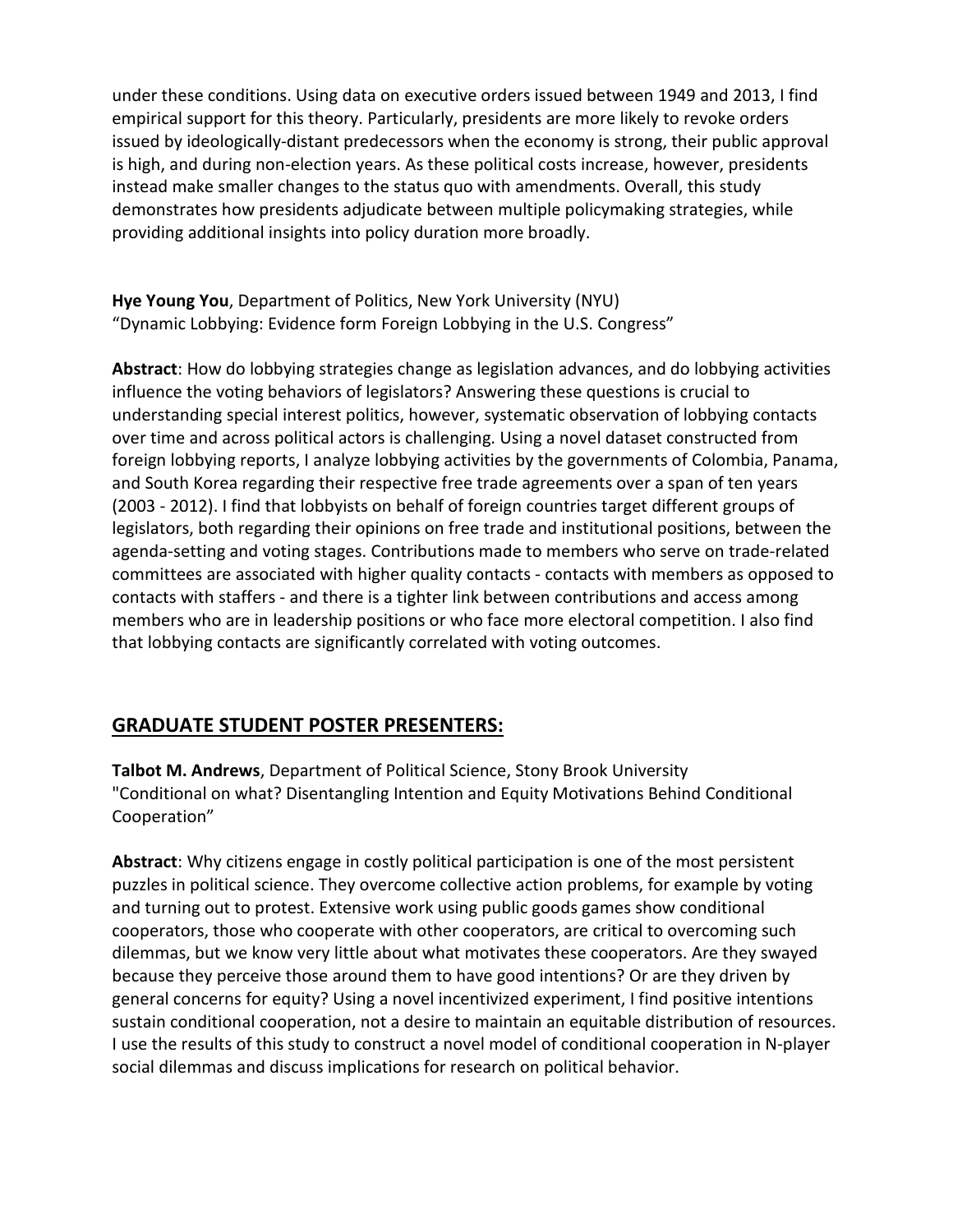**Jaclyn Kaslovsky**, Department of Government, Harvard University "Complements Not Substitutes: Home Style and its Consequences for Representation in the Senate"

**Abstract**: While "home style" is often heralded as critical to understanding the legislatorconstituent relationship, few studies have provided a comprehensive accounting of legislator behavior in the district. As a result, the question of whether district focus and policy representation are complements or substitutes remains unanswered. In this paper, I use two original datasets - on senator staffing and travel patterns - to show where senators allocate their resources and how these decisions relate to roll call voting. In addition to analyzing overall patterns of behavior, I geolocate local offices and travel receipts to the county-level. I find that the number of trips a senator dedicates to a county interacts positively with the policy preferences of constituents living in that area, indicating that activities in the district and the legislature are used as complements, and not substitutes.

**Chris McConnell**, Graduate School of Business, Stanford University "The Burden of Office: How the Costs of Serving Impact Legislator Behavior"

**Abstract**: When it becomes easier for legislators to serve, how does political selection and behavior change? Previous studies have generally approached this question by measuring the impact of salary increases, which may lead to biased estimates due to self-selection. I study a change in the Internal Revenue Code that allowed state legislators living more than 50 miles away from the state capitol to take additional deductions on their federal taxes. While in some states these deductions per se exceeded the standard deduction at the time, I find that this additional income did not change the behavior of qualifying legislators in expected ways. Specifically, exploiting both within and cross-state variation, I find that legislators who benefited from the change were no more likely to stand for reelection, and that highly qualified candidates were no more likely to enter the treated districts. Additionally, across various measures of a legislator's effort, I estimate minimal effects. My results suggest that existing studies of legislator pay may overstate the impact of financial compensation on politician behavior.

**Michael Olson**, Department of Government, Harvard University "'Restoration' and Representation: Legislative Consequences of Black Disfranchisement in the American South, 1879-1916"

**Abstract**: The restriction of black voting rights in the U.S. South in the decades following Reconstruction is the greatest instance of democratic backsliding in American history. Despite this, little attention has been afforded to the consequences of disfranchisement for legislative representation. In this study, I draw on original roll call data from state legislatures in the U.S. South to explore these consequences. I use these roll call votes to describe the main dimensions of legislative conflict in each of these legislatures, and then demonstrate that black disfranchisement was associated with large shifts in ideological representation away from black preferences. In addition to providing new understanding of the first-order consequences of one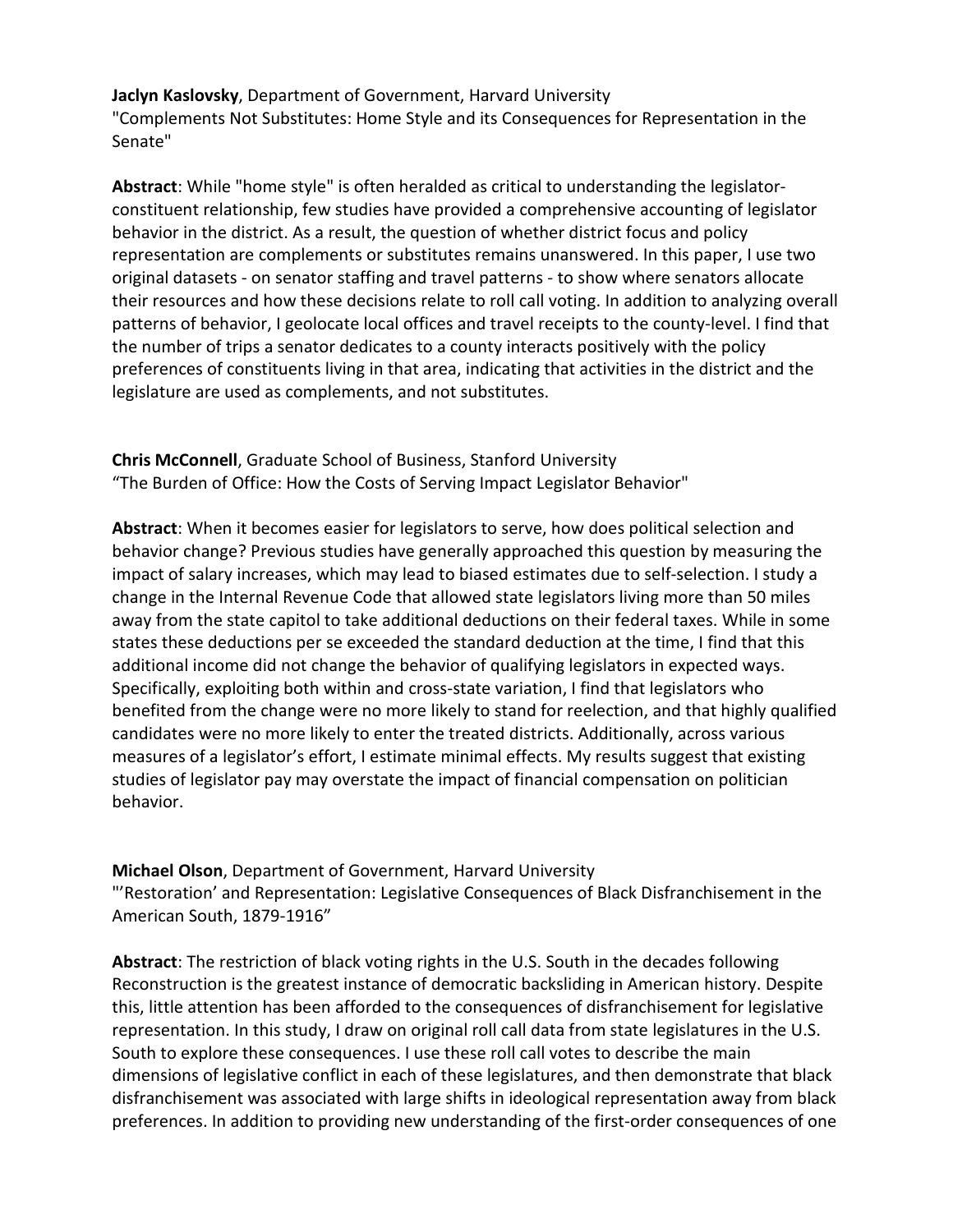of the most significant events in American political history, these results contribute to a broader understanding of the relationship between electoral institutions and legislative representation, and provide a new backdrop for the broad political science literature on the "Solid South."

**Min Hee Seo**, Department of Political Science, Washington University in St. Louis "Examining How Municipal Governments Deliver Citizen-Requested Services using a Field Experiment"

**Abstract**: Are municipal governments responsive in providing constituent-requested government services? This is the first study investigating whether and how municipal governments grant fundamental government services through a 311 system. First, I conduct a field experiment by actually submitting pothole repair requests to the 311 system (treatment), and explore whether submitting a formal service request to the 311 system draws an effective response from the municipal government. Then, I investigate whether the effectiveness of the 311 system varies based on the extent of political participation and the racial composition of the neighborhoods in which the pothole service was requested. Beyond pothole repair requests, I additionally analyze approximately 1 million citizen-driven service requests on all types of issues collected over a decade. The findings from the field experiment show that the 311 system is highly effective, and I find the limited evidence on the racial and political discrepancies in effectiveness of the 311 system. Furthermore, the findings from big data analytics show very small racial and political discrepancies in municipality responses on all types of issues.

**Andrew Thompson**, Department of Political Science, Northwestern University "Clear and Present Danger? How Group Threat Shapes Opinions and Perceptions"

**Abstract**: The US population is rapidly changing with recent projections showing significant expected shifts along racial and ethnic lines–soon whites will no longer be the majority. Here I explore whether these projections generate feelings of threat among the current majority population. I then go further by studying how such feelings of threat consequently shape policy attitudes and perceptions of ongoing political events. I address these issues with an experiment embedded within an exit poll where the treatment is information about increasing Asian immigration. I find that when non-Asians learn this information, they feel economically threatened, are less likely believe Asian-Americans face discrimination in college admissions while at the same time are more supportive of racial limits in college admissions. These results show that demographic projections can cause particular types of threat that shape policy attitudes, even support for discriminatory policy.

**Dan Thompson**, Department of Political Science, Stanford University "How Partisan is Local Law Enforcement? Evidence from Sheriff Cooperation with Immigration Authorities"